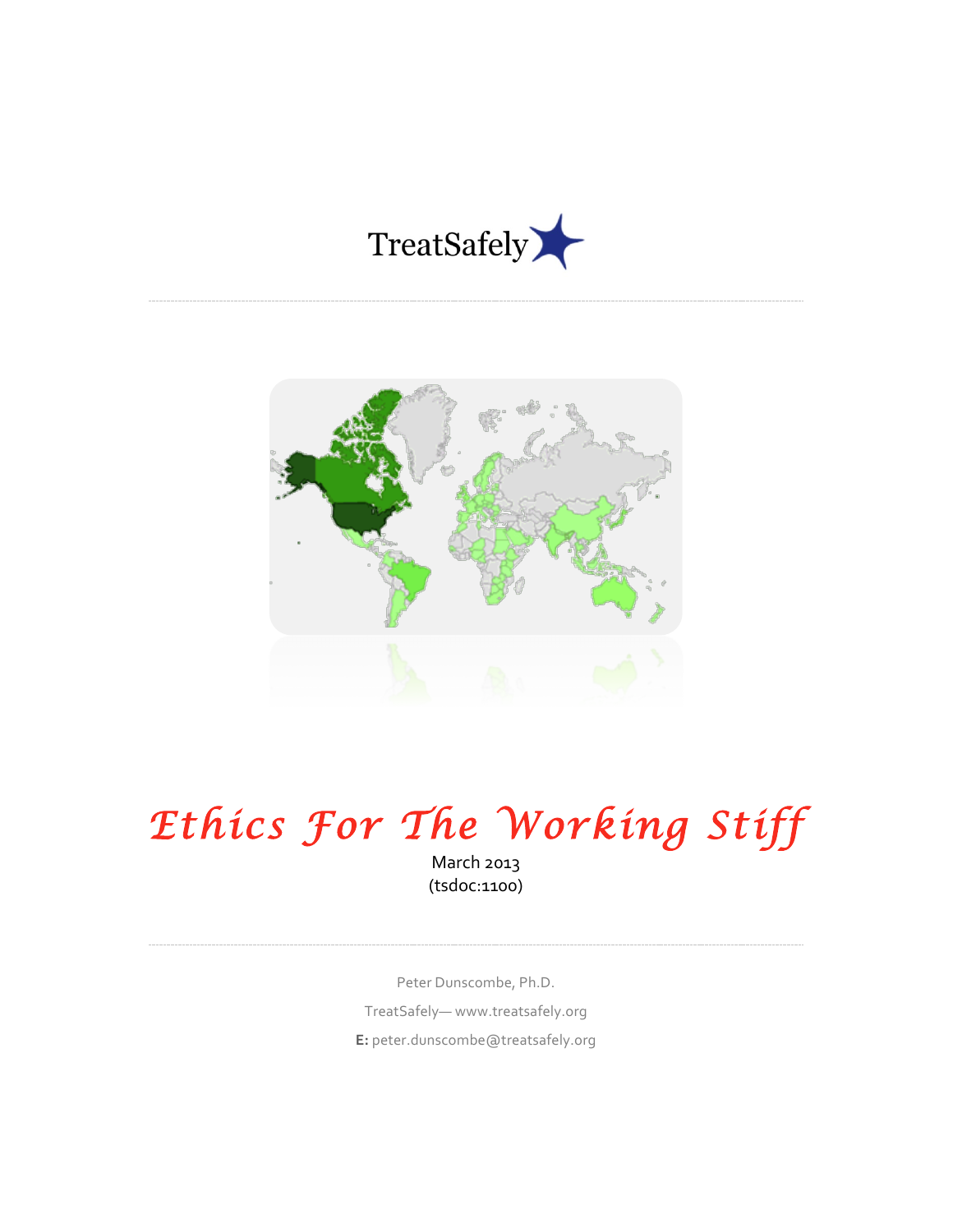

#### Preamble

In the field of radiation medicine we have traditionally associated the word "ethics" with Ethics Review Boards, clinical trials and, to a lesser extent, our interactions with patients. Slowly, however, we are beginning to acknowledge that ethical behaviour needs to permeate our practice – we can't switch it on for one aspect of our work and then switch it off for other activities. The AAPM, through its Report of TG 159, is promoting the incorporation of Ethics in training programs for medical physicists. ESTRO identifies Ethics as a component of its Core Clinical Competencies. And on-line resources developed with the radiation medicine community in mind are starting to appear. However, particularly for those of us educated in the mathematical/physical sciences the field of Ethics remains largely an enigma. We're used to unique solutions to problems. Imagine multiple choice exam papers where the answers to all the questions are "all of the above". And that's the first problem this author encountered in his venture into Ethics. Of all the ethical theories and approaches which is the right one? If there's no answer to this question then how do we know how to behave ethically in any particular situation? From my readings it seems that there is more than one theory for every ethicist who ever lived. And presumably every ethicist believes his or her theory(ies) is "correct". For this discussion I've selected four groups of theories and worked from there towards a stepwise practical approach to ethical decision making. If all that is too complicated I suggest that we can always fall back on a values based approach, which I'll discuss later. It is minimalist but does provide a simple framework for arriving at a decision which is unlikely to be criticized for being unethical.

The interpretation of the literature on Ethics is personal and subjective. You should exercise due discretion as you read through what follows. Ethics is at once fascinating and frustrating. I hope I've added to the fascination and not the frustration.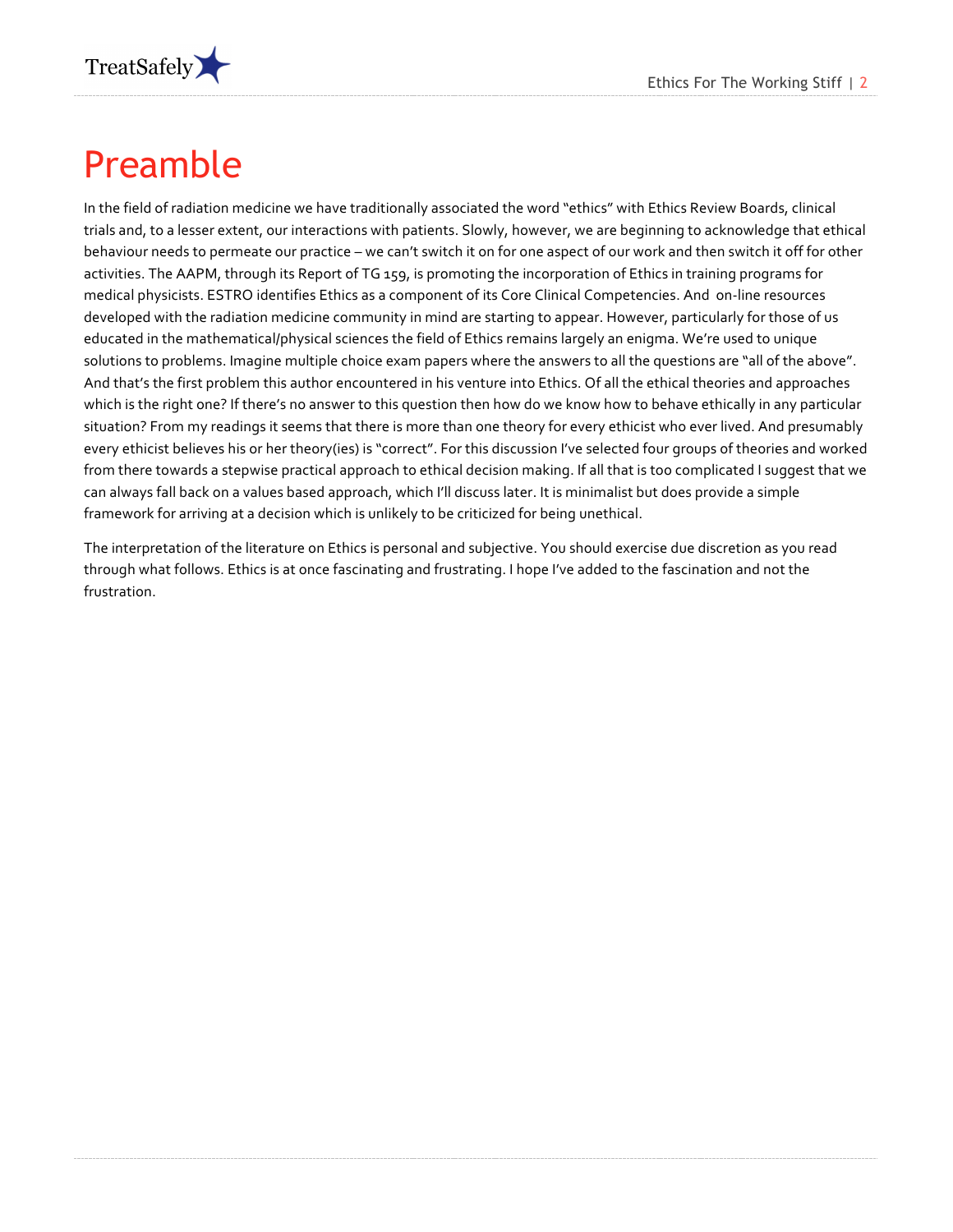

| <b>CONTENTS</b> |  |  |  |  |  |  |
|-----------------|--|--|--|--|--|--|
|                 |  |  |  |  |  |  |

\_\_\_\_\_\_\_\_\_\_\_\_\_\_\_\_\_\_\_

| Preamble               | $\overline{2}$ |
|------------------------|----------------|
| Introduction           | $\overline{4}$ |
| Intuitionism           | $\overline{4}$ |
| <b>Duty Ethics</b>     | 5              |
| Consequentialism       | 6              |
| <b>Virtue Ethics</b>   | 6              |
| A Practical Approach   | $\overline{7}$ |
| A Short Cut            | 8              |
| <b>A Few Scenarios</b> | 8              |
| <b>Summary</b>         | 9              |
| Postscript             | 9              |
| Bibliography           | 10             |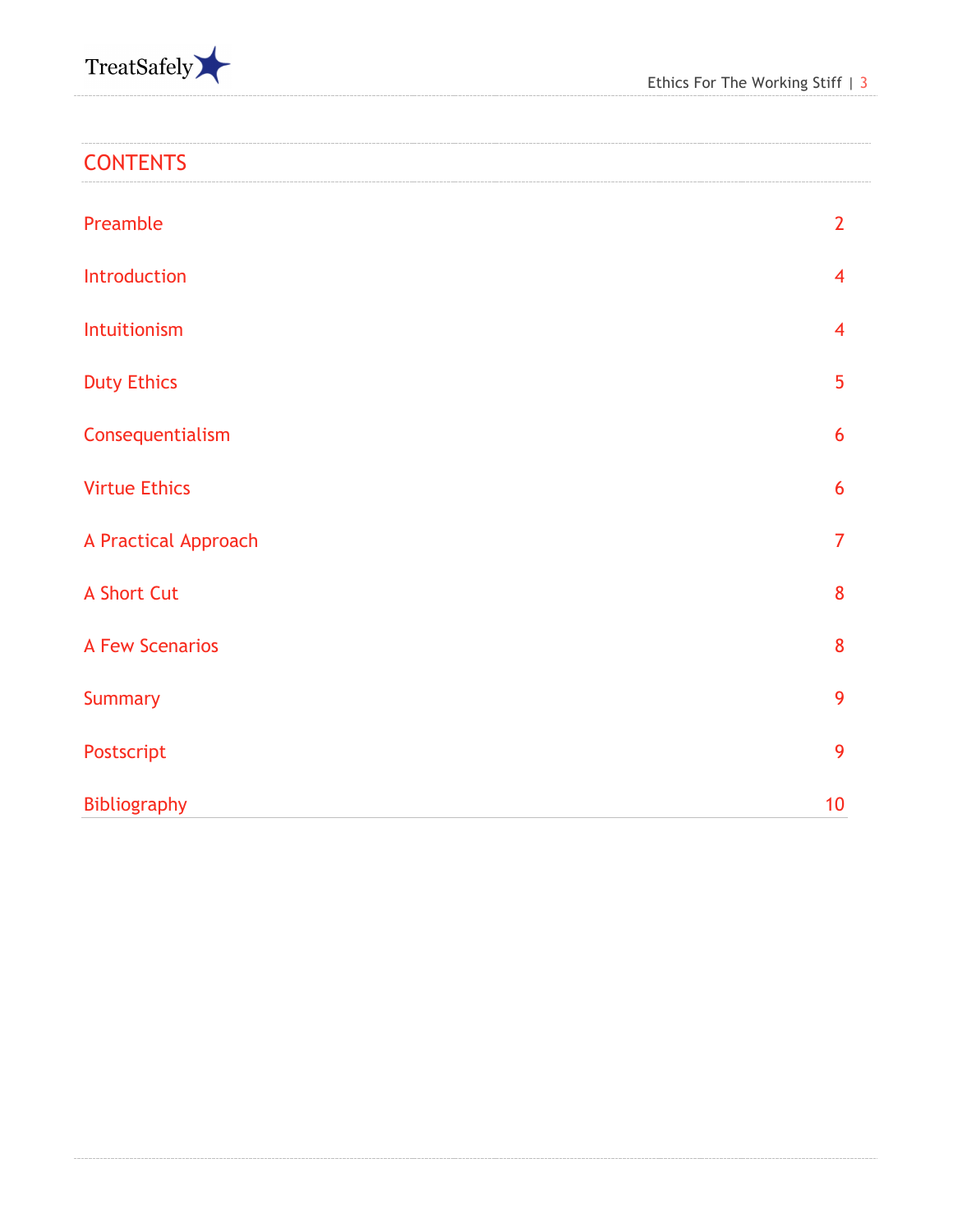

#### Introduction

The dictionary will tell you that Ethics, a.k.a. moral philosophy, is the science of morals where morals relates to the distinction between good and bad or right and wrong. Unfortunately dictionary definitions of ethics and related terms tend to be circular and don't necessarily aid understanding. The popular definition of ethical behaviour as that which respects the dignity of (wo)man doesn't get us much further either. However, a working and practical definition that might be helpful is: Ethics is the enquiry into why (the *telos* or purpose/goal of our existence) we should behave in certain ways and what those behaviours are. This definition elicits two questions. Is Ethics only to do with behaviours, actions and conduct or could we have unethical thoughts, for example? We can side-step this question for practical purposes as the ethical situations we face in our daily lives involve interactions with other individuals, society in some form, or our environment. In a practical sense what matters is what we actually do, not what we dream about doing. The second question is: Why are so many ethicists still involved in this enquiry into why and how we should behave? Plato did try to approach this issue in the 4th century BC through his theory of the Forms of which the highest was the Form of the Good. However, in the hierarchical social structure existing in Greece in this period, knowledge of the Forms could only be acquired by the highest stratum – the philosopher kings. It was never considered that such notions could be grasped by, or were even relevant to, us working stiffs.

The genesis of Western ethical thought is generally attributed to Socrates and his philosophical descendants, Plato and Aristotle in the fifth and fourth centuries BC. Two of the best known Eastern philosophers, Siddhartha Gautama (Bhudda) and Confucius both died shortly before Socrates was born in 470 BC. Returning to Western ethics, Christianity provided guidance on behaviours, particularly what not to do, and a reason for those behaviours, viz. to enjoy the afterlife. Following the widespread adoption of Christianity there was little significant action in the field of moral philosophy in the West for over 1500 years. One notable exception to this generalization was the work of St. Thomas Aquinas who attempted to provide Christianity with a more philosophical basis. In the middle of the 17th century began a period known as The Enlightenment. Until this time the Church had been accepted as the arbiter of good and bad, right and wrong, with its influence encompassing not just the moral sphere but the arts and sciences as well. It was during and after The Enlightenment that moral philosophers, although not necessarily atheists or agnostics, began to ask themselves penetrating questions that in previous times would have been addressed to the Church and the Church's answers accepted without question. More recently, in the 20th century, some philosophers have asked and answered the more fundamental question of whether the question ethics sets itself, i.e. why should we behave in certain ways and what are those behaviours, is worth asking at all. In what follows we'll look at four streams of conventional ethical thought. The first is relatively recent and not hugely popular, the following two are mainstream approaches and the fourth is one of the oldest and is now receiving a resurgence of interest. I'll suggest how these might be applied in practical situations and then propose a simple approach to everyday ethical decision making.

# Intuitionism

Intuitionism, and its close relative emotivism, are based on the notion that somehow our actions are on average both good and right. If we accept this we have to go no further in our enquiry. One argument that might appear to support this stance is that people like us have been around for ~200,000 years – a long time before Socrates – and the human race has survived. In fact, we are members of the most successful species ever to inhabit this planet. We are also, of course, distinguished from other animals by our possession of the faculty of reason which presumably gives us an advantage over other animals. As a matter of experience our intuition does quide us in many activities in our everyday lives. We rarely take the time to consciously dissect the characteristics of a particular situation in which our response is required. Intuition seems to be developed, at least partly, through our rational analysis of previous experiences and, if this is the case, a lower animal's intuition, if they possess intuition, would be different from ours. Emotivism shares with intuitionism the fact that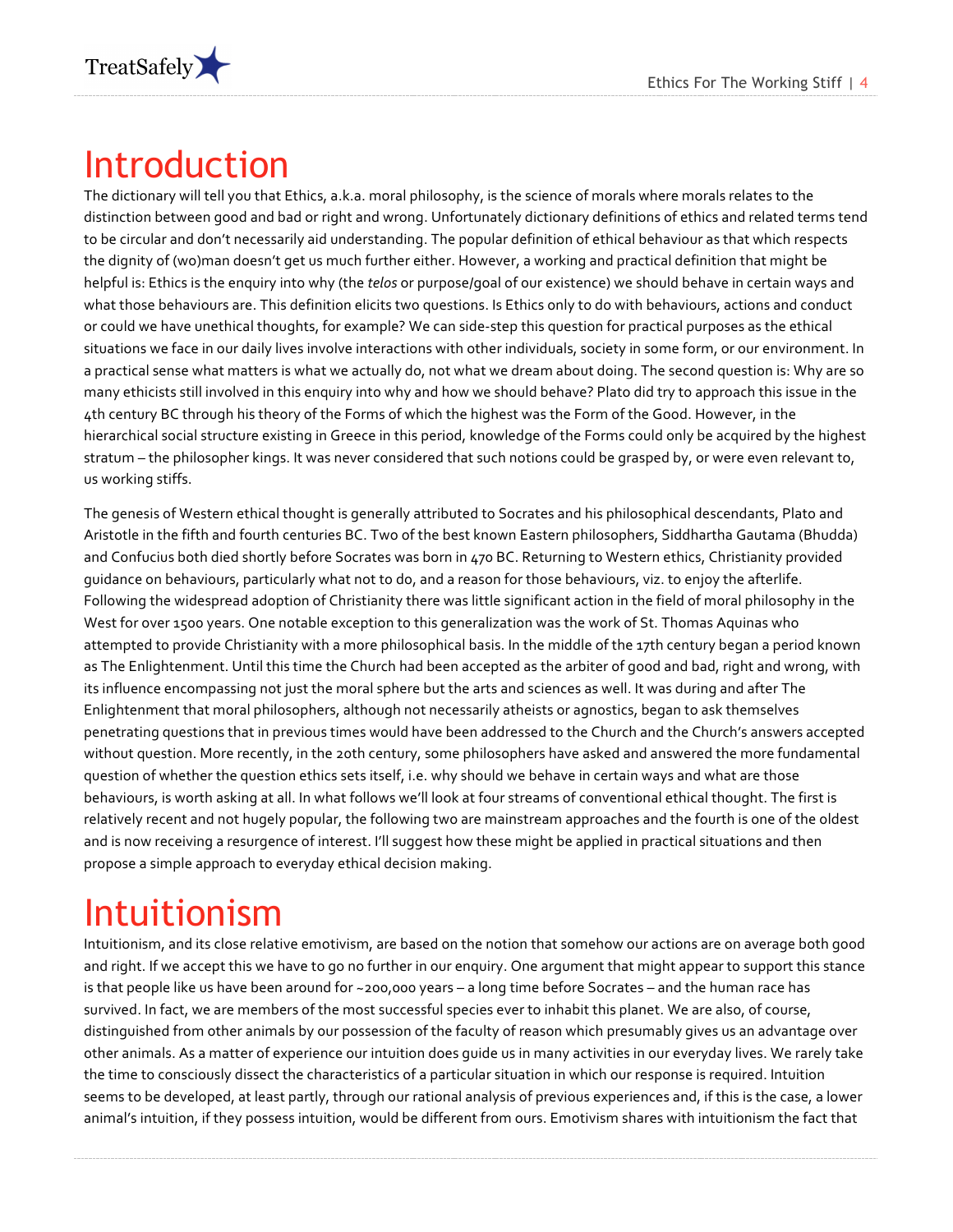

they are both individualistic approaches to moral behavior. Our actions start with us. There is no distinct process of inferring from previous facts, values or beliefs rules or quidance on how to behave in a particular situation, or in general. One can see why this stream of ethical thought might be of little interest to academic moral philosophers. If we accept that we know intuitively or emotionally what is good and right then there's only limited scope for further investigation. Amongst the limited options for study is the question whether, through some means, we can educate and train our intuition and emotions to enable us to function at a higher level of good and right. The fact that the human race has survived and largely thrived through the exercise of reason, intuition and emotions doesn't mean that we couldn't do even better. Perhaps we can move beyond just "getting by" to "flourishing". This is a theme to which we will return.

Intuitionism is regarded as a meta-ethical theory. One of the questions being addressed is: what is the basis of the distinction between good and bad or right and wrong? Intuitionists would say we have innate knowledge of the distinction. Normative ethics is more interested in rules or algorithms for quiding our actions in particular situations. The remaining three streams of ethical thought fall within the category of normative ethics.

# Duty Ethics

Duty ethics, or deontology, is the first mainstream ethical theory we will briefly discuss here. The basic notion is that, whether through a process of rational thought or dissemination of rules by an authority we accept, rules exist which we should follow irrespective of the predicted consequences. Organized religions are based largely, but not exclusively, on sets of rules. We, presumably, freely accept the authority of a supreme being as articulated through a religious organization and attempt to follow the rules laid down. Kant, one of the best known European philosophers, was an innovative proponent of duty ethics. He suggested that, using rational thought processes, it was possible to construct categorical imperatives. A categorical imperative is an obligation, duty or moral maxim on the individual that can be generalized to society as a whole. For example, let's consider what would happen if there were no duty "not to steal". The moral maxim could then be "we are free to steal whatever we want". If we were free to steal anything we wanted and that freedom were extended to society as a whole then essentially no-one would own anything. If no-one owns anything then stealing has no meaning and neither has our moral maxim. A similar argument can be made for other commonly accepted duties and obligations such as not telling lies. There are several problems with blind adherence to the deontological viewpoint. Ethical purists would say that you could take, say, the admonition "you should not steal" and narrow it down sufficiently that it could be generalized to society without significantly conflicting with the concept of ownership and hence the action of stealing. For example "you should not steal blue socks on Tuesdays". Such ethical purists might hold the view that, in the limit, the key feature of Kant's categorical imperative, that of generalizability to society as a whole, is not actually universal. A second, and less pedantic, concern is that however long the list of duties we deduce through the means of the categorical imperative or accept from an authority it will never cover all the nuances of the situations we are likely to encounter. We will have to invoke one or more other criteria in the course of our moral evaluation.

Notwithstanding the academic debate about the validity and applicability of the duty ethics approach, it has been clearly established in the years since the Second World War that we, in health care, have duties to patients that cannot be trumped by the ethical inclinations we might exercise in other situations. Specifically, patients must give informed consent prior to any medical procedure, the procedure must be directed towards the good of the patient and the well being of the individual patient takes precedence over societal benefit (compare with consequentialism below). Institutional Ethics Review Boards are established to ensure, as far as possible, that these ethical duties are discharged. These directives have also given rise to the notion of equipoise in clinical trials. A trial is only ethical in the absence of a reasonable expectation that a patient in one arm of the trial will do better than a patient in another arm. Clearly, if this were not the case, the patient randomized or assigned to the inferior arm would be (inadvertently presumably) sacrificing their well-being for the benefit of others in direct contravention to the ethical standards enunciated since the War and still in force.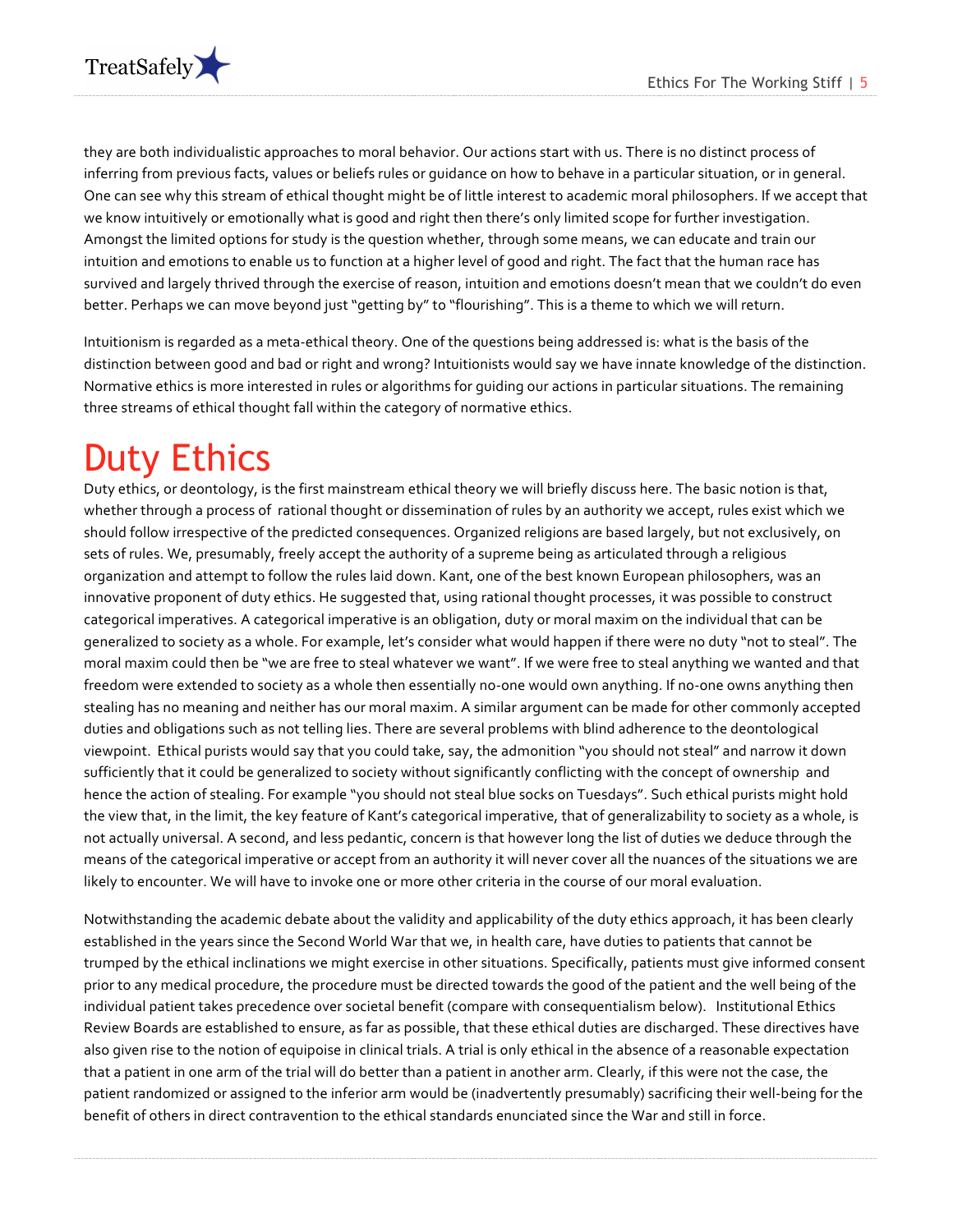

#### Consequentialism

Utilitarianism is probably the major and best known approach within the normative ethical theory of consequentialism. Consequentialism expresses the view that our actions should be governed by the expected consequences of those actions. Within consequentialism, utilitarianism holds that the basis for the ethical decision is "the greatest good for the greatest number". Jeremy Bentham, the father of utilitarianism, regarded good as the difference between the sum total of all the pleasure consequent upon an action minus the sum total of all the pain caused. There are clearly some issues with the uncritical adoption of this simple approach as the sole basis for ethical decision making. Among those are that the bare bones definition of utilitarianism given above ignores any notion of social justice. It's not hard to imagine situations in which an action could lead to many experiencing pleasure while one or a few experience extreme pain, physically or emotionally. Utilitarianism, as presented above, is a simple optimization problem of the type we are familiar with in modern treatment planning. The cost function is the difference between our objectives (the sum total of the pleasure resulting from an action) and our constraints (the sum total of the pain generated). We wish to maximize the cost function. A second problem with utilitarianism is exactly analogous to the problem we face in inverse planning. What's the best (or right) way to specify and define our objectives and constraints? In treatment planning we use points on Dose Volume Histograms not because they are ideal in some way but because we understand what they are and they are relatively straightforward to use. The relationship between DVHs and clinical outcome is tenuous at best. Apart from convenience, the choice of DVHs as the basis for optimization in radiation treatment planning seems to take us back to the notion of intuition – it just seems right! Of course, there are no agreed upon metrics for pleasure and pain, which are the inputs to the utilitarian optimization problem. A third issue with the utilitarian approach to ethical decision making is that we can never be sure of the consequences of possible actions as they lie in the future. A partial counter to this argument is that prior experience (if we possess and display Aristotle's practical wisdom mentioned below) should be predictive to some extent of what is likely to happen. As a matter of observation it would seem that many, if not most, of our decisions are based on some sort of informal analysis or intuitive feeling about the outcome.

The classic example of the distinction between duty ethics and consequentialist ethics is the following. You capture a terrorist who has planted a bomb that, when it goes off, will kill one hundred people. Do you torture the terrorist to find out where the bomb was planted? Of course would say the subscriber to extreme consequentialism. A hundred lives saved more than outweighs the pain of one individual. Of course not would say the subscriber to extreme duty ethics. Torture is wrong in all circumstances.

# Virtue Ethics

If we now go back 2,500 years we rediscover the fourth stream of ethical thought that we will discuss here. The purpose of life for the well known Greek thinkers, Socrates, Plato and Aristotle, and particularly the latter two whom we know rather better, was not just to do what comes naturally, mindlessly follow the rules or maximize benefit. Rather, it was to flourish – to reach our full potential as rational beings. And this, they believed, we could do by living a virtuous life. It largely, but not completely, fell into abeyance in the period between the early Greeks and the middle of the last century but is now experiencing somewhat of a renaissance. So, what are virtues? Virtues are moral excellences or, more plainly said, character traits or dispositions which lead us to live and behave in particular ways. We see an immediate extension beyond the normative ethical theories we've discussed so far. Virtue ethics is not restricted to how we behave in a particular situation; it extends into how we should live and what dispositions we should experience. For practical purposes we can view a virtue as a quality we admire. The core virtues that Aristotle identified were courage, justice, temperance and practical wisdom. He believed these virtues could and should be taught and exercised. To repeat the key point of the virtue ethics approach: We should live and feel the virtues and not just activate them in particular situations. Current proponents of virtue ethics support the idea that while there may be core virtues that we should all possess, our professional and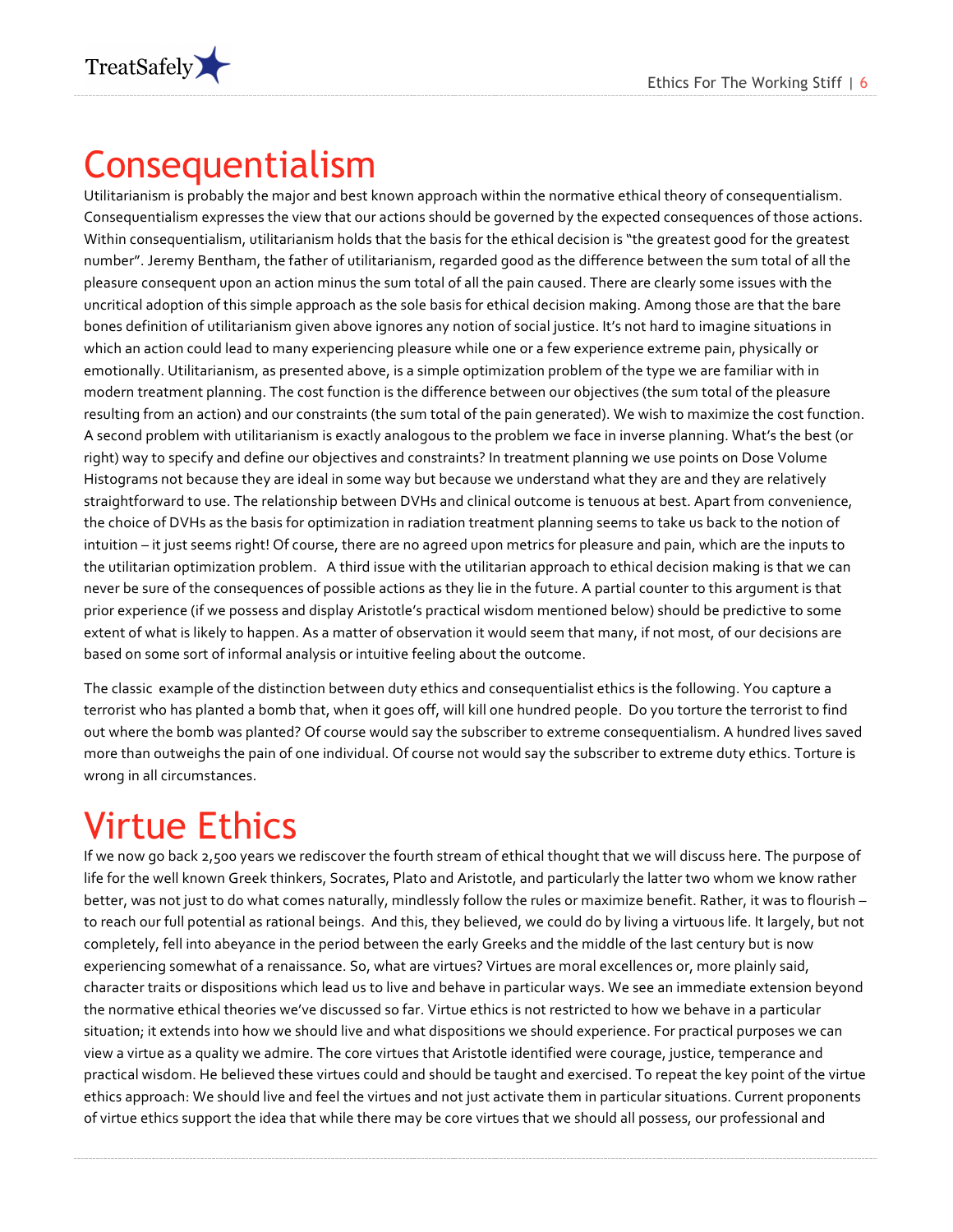

personal roles entail additional virtues which we need to identify and foster. Although the words "virtue ethics" probably don't ring a bell for most of us, the concept has actually been, and continues to be, with us. At our mother's knee we were admonished to be brave on our first day of school (courage), not to take our sister's toys (justice) and so on. Later in life we talk about role models. Perhaps a role model is someone who possesses one or more virtues relevant to their professional role?!!

#### A Practical Approach

So, I've presented my take on four streams of ethical thought: intuitionism combined (questionably) with emotivism (meta-ethics), and deontology, consequentialism and virtue ethics (all normative ethics). Which one is right, if any? Let's avoid this possibly meaningless question and go on to consider how we might use the intellectual exertions of our forebears to quide us in dealing with ethical situations that we face today.

If the situation we are considering involves patients we must adopt a **duty ethics** stance in the first instance. Our actions or behaviours must conform to obligations, such as Codes of Ethics and of Conduct, stipulated by Ethics Review Boards, professional organisations or our employers. This seems straightforward and unambiguous except that, as we saw in our discussion of duty ethics, it's not possible to draft a rule or code for every possible eventuality. That being the case we have to temper the statement of our ethical duty to read that "our actions and behaviours do not conflict with stated obligations". In non-patient activities, and in patient related activities where we are not in **conflict** with stated obligations but we are still not sure what to do, a more general approach encompassing the four ethical streams is an approach worth considering.

Aristotle, and more recent subscribers to the principles of **virtue ethics**, might suggest that if we exercise the relevant virtues we will do the right thing in any particular situation. Considering just Aristotle's core moral virtues we would be courageous, for example whistle blowing; we would be just, for example apportioning our personal resources equitably and we would exhibit temperance, as in avoiding excess of any sort. Interpreting Aristotle's fourth core moral virtue, frequently translated as practical wisdom, is more difficult than the other three. One reasonable interpretation is that it embodies the notions of common sense and emotional intelligence and builds on the experience we have acquired over the years. If reason has enabled us to figure out and develop the virtues appropriate to our role and intuition improves with experience then perhaps intuition, the less fashionable stream of ethical thought, plays a role in guiding the actions of the exponent of virtue ethics towards what is right.

If virtue ethics doesn't do it for us and we are still faced with the ethical dilemma what do we do? The next place to turn to for quidance is **duty ethics** expressed through the appropriate Code of Ethics or Conduct. To re-emphasize the comment made above, in patient related issues we must not be in conflict with stated obligations irrespective of how virtuous we think we are. However, it's an open question whether or not in general we really need to follow all the rules. I count among my values financial and job security so I would never go on record as advising anyone not to follow administrative policies and procedures no matter how ridiculous they are!

If duty ethics doesn't do it for us either perhaps because no stated obligation applies to the specific situation we are dealing with or we choose not to closely adhere to a particular rule for whatever reason, then what do we do? The next source of guidance is the **consequentialist** stream of ethical thought. We can compare our various options for action on the basis of their broad expected outcomes priorising them so as to maximize overall benefit. Clearly, overconfidence in our ability to predict the future could lead us down an inappropriate path so it's best to make consequentialist based judgments acknowledging that there may be a significant margin of error.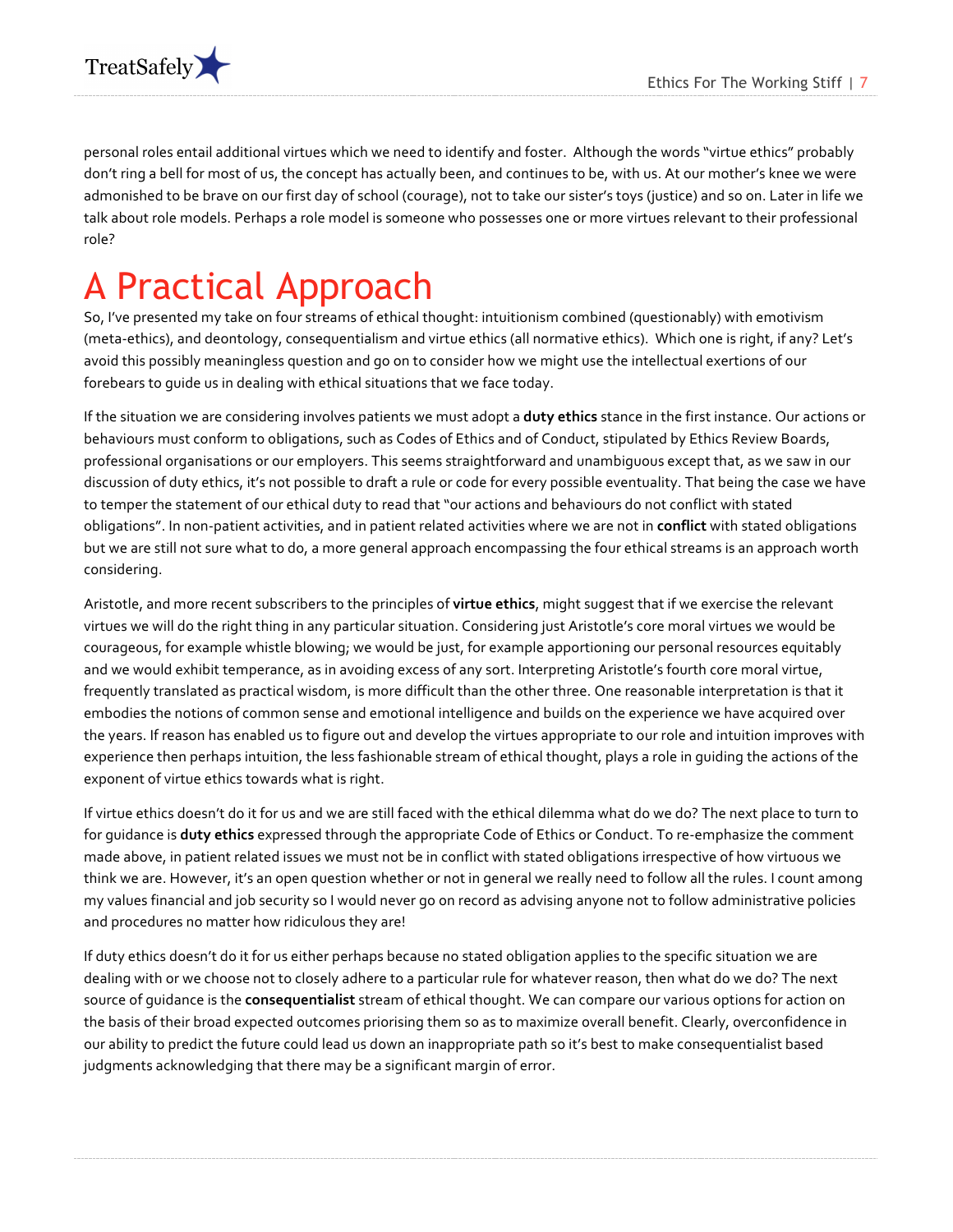

A binary choice between duty and consequentialist ethics is not necessary. A hybrid approach is also possible. We may choose to select our course of action based jointly, with some appropriate relative weighting, on maximizing conformance with stated obligations and maximizing benefit.

# A Short Cut

Of course, we always have the option of saying that all these fancy ethical theories might be of interest to some but not to us. We just want to make a quick decision that no reasonable person could regard as unethical and then get on with something else. Is there another criterion we can apply to guide our actions? It could be argued that a behaviour or action that society will not regard as unethical is one that does not conflict with society's fundamental values. This is a very pragmatic and democratic approach to the identification of what is good or right. Before pursuing this line of thought we need to agree on what we mean by values and by society. For our purposes we can regard values as features of our individual or communal existence which are important to us. These might include, for example, freedom, personal security, friendship and honesty but not all necessarily equally weighted. The choice of appropriate reference societies against the values of which could be evaluated a proposed course of action could follow a progressive approach. For example, a medical physicist might first look for values within the national community of medical physicists, then the national community of professionals, the radiation oncology community and finally broader society. This values based approach falls into the category of practical ethics. It does not come close to probing the fundamental concepts of good or right; it does not use the sort of rational deduction employed by Kant to determine what we should do. The way I've presented this approach as avoiding conflict with society's values makes it a minimalist approach. We can use it day to day to ensure that our actions reach the level of acceptability that our reference society expects. If we practise values based ethics we are unlikely to evoke criticism from our colleagues.

# A Few Scenarios

1. Your institution has an error reporting system and a policy that says you must report errors. However, you've  $r$ eported errors before and nothing has ever changed. Furthermore, there has never been any feedback. Do you continue to report errors?

*Consequentialist Connie:* While I'm reporting to a system that is obviously dysfunctional I could be spending more time with patients, which is far more beneficial. I'm not going to bother reporting any more errors – it's a complete waste of time.

*Dutiful Derek*: The rules say I have to report so I'm going to.

*Virtuous Valerie*: Reporting errors is the right thing to do. The system may not have worked in the past but, maybe, if we keep trying to support the initiative it will eventually become effective. I'll carry on reporting errors.

Values Victor: Nobody round here seems to bother so I won't either. If I get dinged for it I'm just going to say "Why pick on me: no-one else is reporting"

#### **What is your view?**

Note: If patients are involved duty always comes first.

2. You are writing a paper. A relevant reference for your paper is to the work of a competitor who you think should have cited some of your work in one of her papers. However, there's a good chance the reviewers won't notice whether you include the reference or not. Do you include the reference?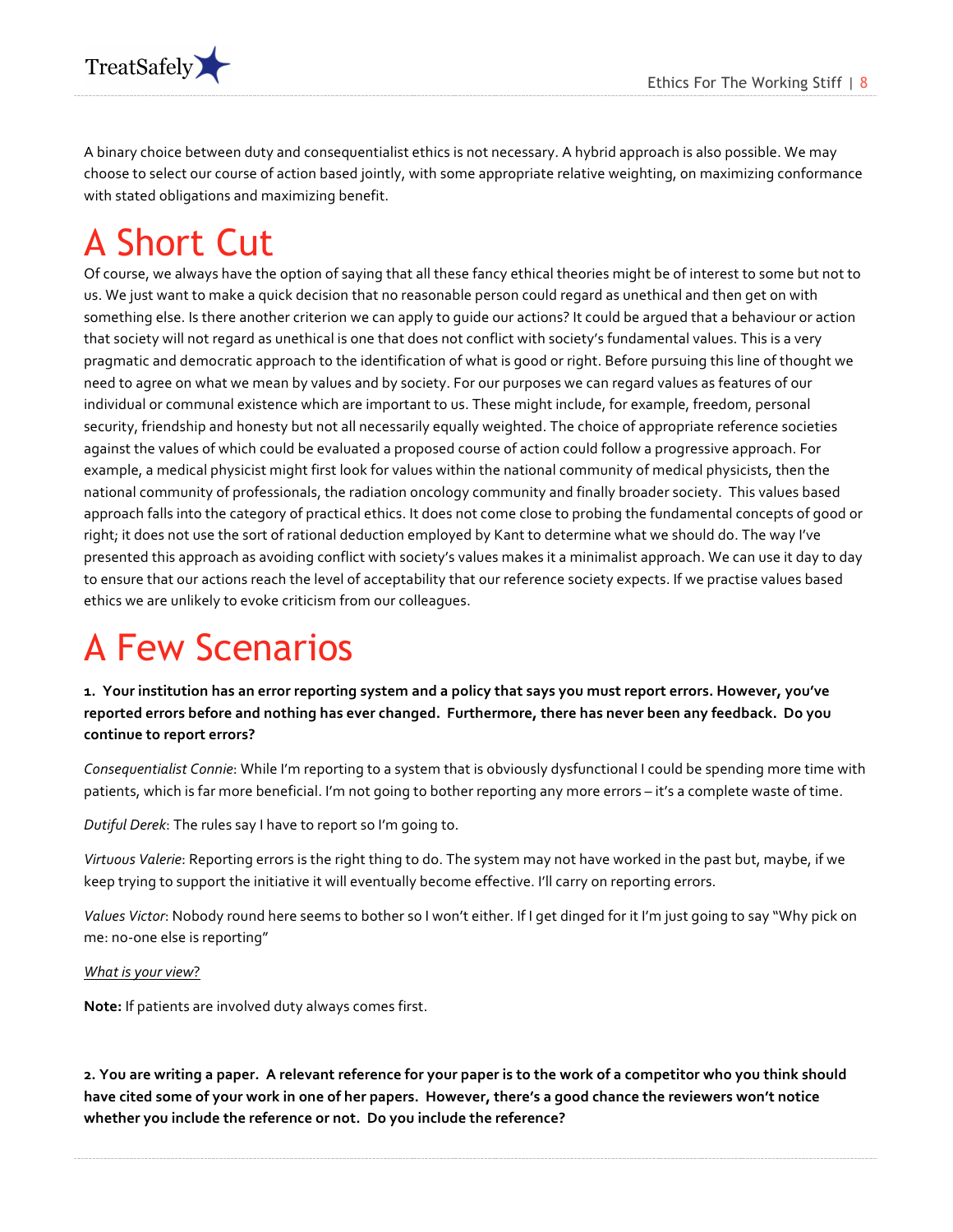



*Consequentialist Connie*: This paper contains some really valuable information. It could be that it goes to my competitor for review and she holds it up or rejects it because I've ignored her work. For the greater good I'm going to include the reference.

Dutiful Derek: There's no rule anywhere that says I have to include any particular reference so I'm not going to include it.

Virtuous Valerie: Just because I believe this competitor has done me down in the past is not a good enough reason to omit a relevant reference. For all I know the other authors which I'm citing could have even worse personality defects. The right thing to do is to include all relevant references irrespective of my personal feelings.

Values Victor: It's a dog eat dog out world out there and I'm wearing milk-bone underwear. She doesn't refer to my work in her publications and never seems to be criticized for it. Her papers still get published. That reference is out.

*What is your view?* 

#### **3.%You've%been%offered%an%interview%for%a%job%that%you%almost%certainly%won't%accept.%Do%you%go%for%the%interview%with%** the expectation that you will be wasting their time?

*Consequentialist Connie*: I would be wasting my time too. Anyway, they'll get something out of the process by seeing what sort of candidates are out there and I'll get more interview experience. Everyone's a winner. I'm going.

*Dutiful Derek*: I've never seen it written anywhere that you couldn't or shouldn't interview at a place that you're not interested in. I'm going.

*Virtuous Valerie*: I admire people who are straightforward. I'm going to call them, tell them exactly what the situation is and let them decide if they want to go ahead with the interview.

*Values Victor*: I asked around a few people. No-one thought it was a big deal so I'm going.

**What is your view?** 

#### Summary

To summarize, we've looked at virtue ethics as arguably promoting the highest level of conduct, at least one that will be admired by others. Perhaps the virtuous individual is quided by an intuition premised on his or her exercise of the moral excellences and does not need to analyze deeply an ethical situation and options for action. If an evaluation is required both **duty ethics** and **consequentialist ethics** are useful approaches although the relative weight applied to each may be a function of the individual and the situation. Finally, a quick practical approach is to evaluate our proposed course of action against the values of our reference society. Like the other approaches there is a significant element of subjectivity but if we perform a thoughtful evaluation our actions will be above criticism.

#### Postscript

There you have it. Ethics is both fascinating and frustrating. This is one non-specialist's interpretation of a confusing literature. Take what you find useful and relevant and reject the rest.